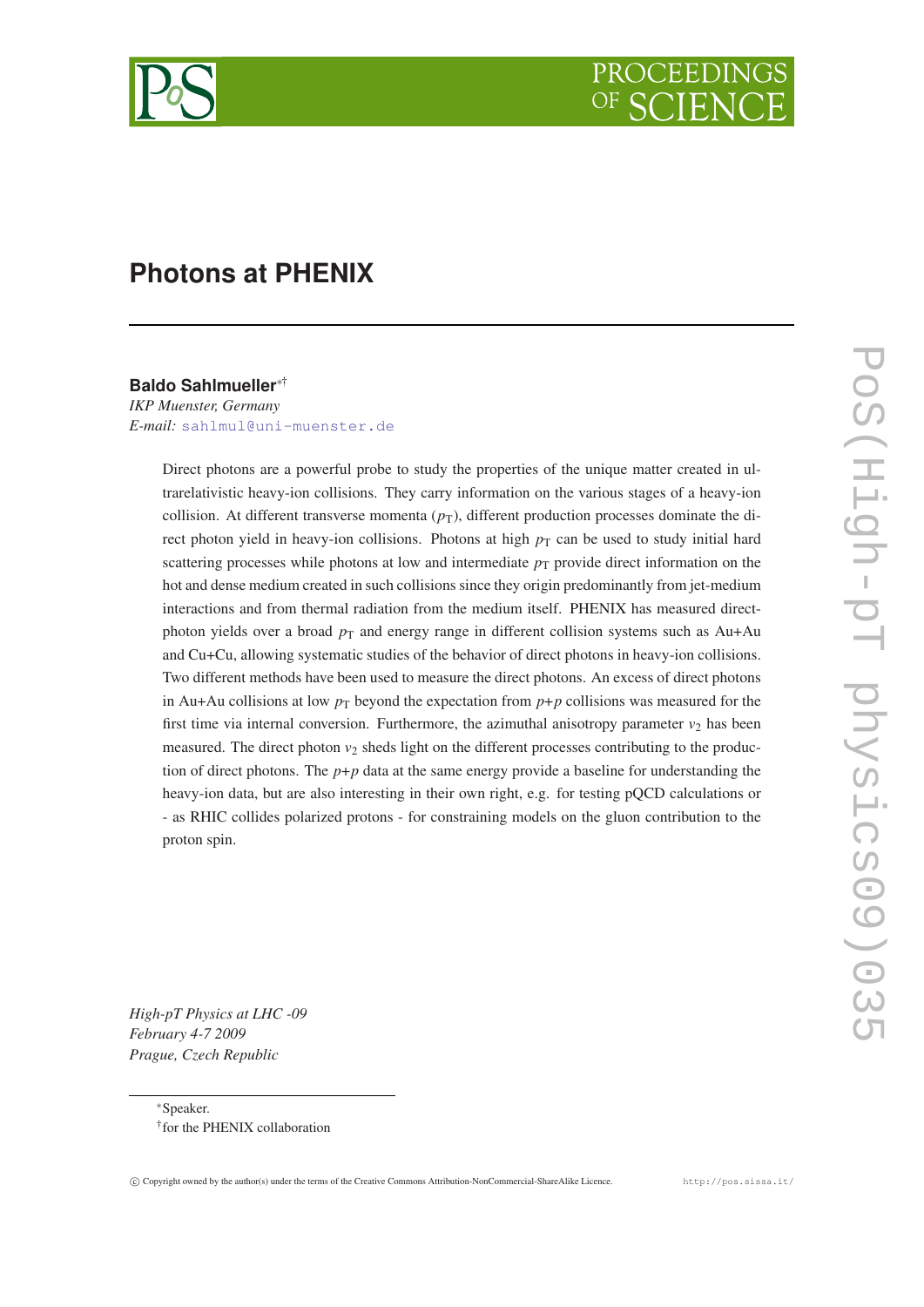# 1. Introduction

In collisions of heavy-ions or of protons, a large number of photons can be measured. They can be roughly divided into photons from hadron decays and into direct photons which originate from several different sources [\[1\]](#page-7-0). The first source of direct photons is non-thermal and therefore also occurs in  $p+p$  collisions. Such non-thermal photons are produced in processes described by nextto-leading order pQCD calculations, such as initial hard scatterings or bremsstrahlung emission from a scattered parton. These photons dominate the overall direct photon spectrum in heavy-ion collisions at high transverse momenta. At low transverse momenta, thermal photons [\[2\]](#page-7-0) are expected to be the dominant source. Such thermal photons are emitted by a possible quark-gluon plasma phase as well as by the hadron gas. Furthermore, photons can be emitted by the interaction of a parton jet with the medium, for example the medium can induce bremsstrahlung. Such photons are expected to play a dominant role at intermediate transverse momenta. Measuring direct photons in  $p+p$  collisions is a good test of pQCD calculations. Furthermore, the measurement of direct photons in  $p+p$  is an important baseline for the understanding of direct photon production in heavy-ion collisions. Through their production in quark-gluon Compton scattering, direct photons are also sensitive not only to the magnitude, but also the sign of the polarized gluon distribution and can therefore shed light on the spin structure of protons. In heavy-ion collisions, photons are a good probe as they do not interact strongly and can thus traverse a strongly interacting medium (mostly) unaffected. As aforementioned, different production mechanisms are involved in creating the overall direct photon spectrum. The azimuthal anisotropy of direct photon production is expected to be sensitive to such different production mechanisms [\[1\]](#page-7-0), therefore it is crucial to measure both the nuclear modification factor and the azimuthal anisotropy of direct photons in heavy-ion collisions for understanding the different production mechanisms.

# 2. Experimental Setup

The PHENIX experiment [[3](#page-7-0)] is designed to study collisions of nuclei and of protons by looking at a large number of possible probes. The direct photon measurement presented in the following is performed within the PHENIX central spectrometer, located at both sides of the beam axis, covering  $\pi$  in azimuth and  $\eta = \pm 0.35$  in pseudorapidity. The detectors in the central spectrometer are arranged onion like, they can be subdivided roughly into three groups: tracking detectors, PID detectors, and calorimeters. Tracking detectors in PHENIX are the Drift Chambers (DC), the Pad Chambers (PC), and the Time Expansion Chamber (TEC). These detectors measure the tracks of charged particles and thus they play an important role in measuring electrons. Particle ID detectors are a Ring-Imaging Čerenkov Detector (RICH), the Aerogel Čerenkov Counter (ACC), and the Time-of-Flight detector (TOF). The RICH separates electrons and pions below the  $\pi$  Cerenkov threshold of 4 GeV/*c*. The outermost detector in the PHENIX setup is an electromagnetic calorimeter (EMCal) for photon and electron measurement, consisting of eight sectors, each covering  $\pi/8$ in azimuth. Six of these sectors consist of a lead scintillator sandwich calorimeters, four in the west and two in the east arm. The other two sectors in the east arm consist of a lead glass Cerenkov calorimeter. Global detectors for centrality and reaction plane measurements include the Beam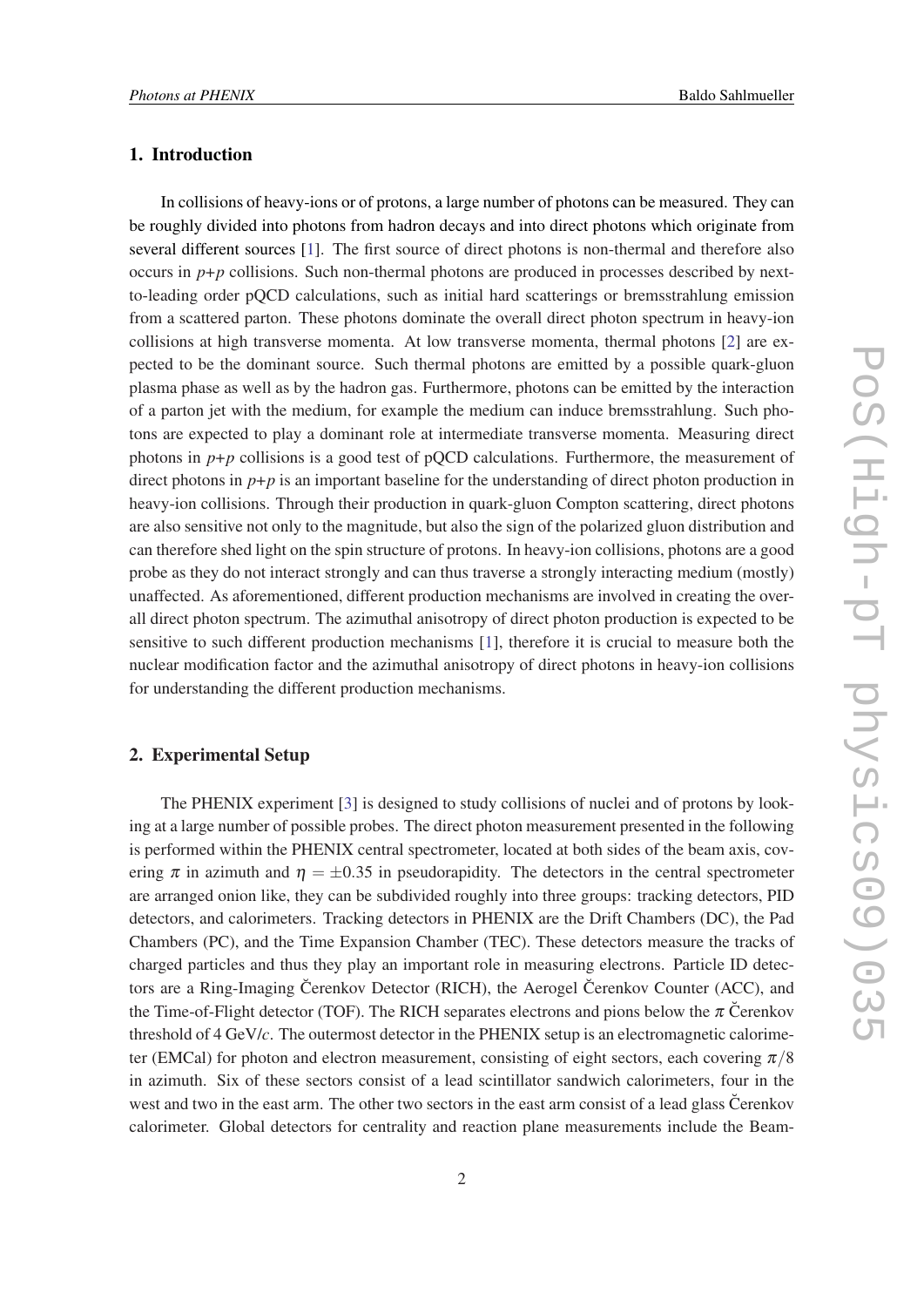Beam Counters (BBC) and the Zero-Degree Calorimeters (ZDC). A distinct reaction plane detector has been added to PHENIX in 2007.

## 3. Measuring Direct Photons

The large background of decay photons from hadrons such as  $\pi^0$  or  $\eta$  makes the measurement of direct photons difficult. Two different methods have been used at PHENIX to extract the direct photon signal from the decay photon background: the so-called subtraction method, and the so-called internal conversion method. The subtraction or statistical method has its advantages at high transverse momenta but fails to extract a significant direct photon yield at low  $p_T$  due to large systematic uncertainties. It has been well established in different analyses [[4](#page-7-0), [5](#page-7-0)]. The idea of this method is to subtract the decay photons from the different hadronic decays from all measured photons. Photon candidates are measured with the electromagnetic calorimeter, the hadron and lepton contribution to this spectrum is subtracted and the spectrum is corrected for detector effects such as the geometrical acceptance and the reconstruction efficiency, leading to a spectrum of inclusive photons γinclusive. The spectrum of decay photons is obtained via simulations, taking the measured  $\pi^0$  spectrum [[6](#page-7-0), [7,](#page-7-0) [8](#page-7-0)] as input, and using  $m_T$  scaling for the other mesons such as  $\eta$  or  $\omega$ . The decay photons are then not subtracted directly but via the so-called double ratio  $R_{\gamma} = \frac{\gamma/\pi_{\text{data}}^0}{\gamma/\pi_{\text{decay}}^0}$ . In this ratio, common systematic uncertainties on the inclusive photon and the  $\pi^0$  spectra cancel, the direct photon yield can eventually be calculated as  $\gamma_{\text{dir}} = \left(1 - \frac{1}{R_1}\right)$  $\cdot \gamma_{\text{inclusive}}$ . This method has also been applied in Au+Au collisions to reaction-plane dependent data to obtain the azimuthal anisotropy parameter  $v_2$  for direct photons, and in collisions of polarized proton beams it was used for the measurement of the double longitudinal spin asymmetry  $A_{\text{LL}}$ . At low transverse momenta, the method cannot be applied as the remaining systematic uncertainties are larger than the small signal. Furthermore, at high transverse momenta, the merging of  $\pi^0$  decay photons has to be taken into account.

The internal conversion method [\[9\]](#page-7-0) is based on the assumption that every source emitting real photons also emits virtual photons that subsequently convert into low mass electron-positron pairs. Such internal conversion occurs for example in the  $\pi^0$  Dalitz decay, or when a source emits virtual photons directly. The mass distribution of such photons can be described by

$$
\frac{d^2 n_{ee}}{dm_{ee}} = \frac{2\alpha}{3\pi} \frac{1}{m_{ee}} \sqrt{1 - \frac{4m_e^2}{m_{ee}^2}} \cdot (1 + \frac{2m_e^2}{m_{ee}^2}) Sdn_\gamma \,. \tag{3.1}
$$

 $\alpha$  is the fine structure constant, *S* is a process dependent form factor,  $S = 1$  for direct photons in case  $m \to 0$ , or  $m \ll p_{\rm T}$ , while  $S = |F(m_{ee}^2)|^2 (1 - \frac{m_{ee}^2}{M_b^2})^3$  for the Dalitz decay of  $\pi^0$  an  $\eta$ . Therefore, the factor  $S = 0$  for  $m_{ee} > M_h$ , this cut-off can be used to separate the direct photon signal from the background.

In a first analysis step, all  $e^+e^-$  pairs are measured in a certain  $p_T$  region, a cut removes pairs from conversion in the detector material, while the uncorrelated background is calculated via event mixing and the correlated background is removed based on like-sign pairs. The mass distribution is then corrected for the electron reconstruction efficiency and  $\overline{\cdot}$  in the  $p+p$  case  $\overline{\cdot}$  for the trigger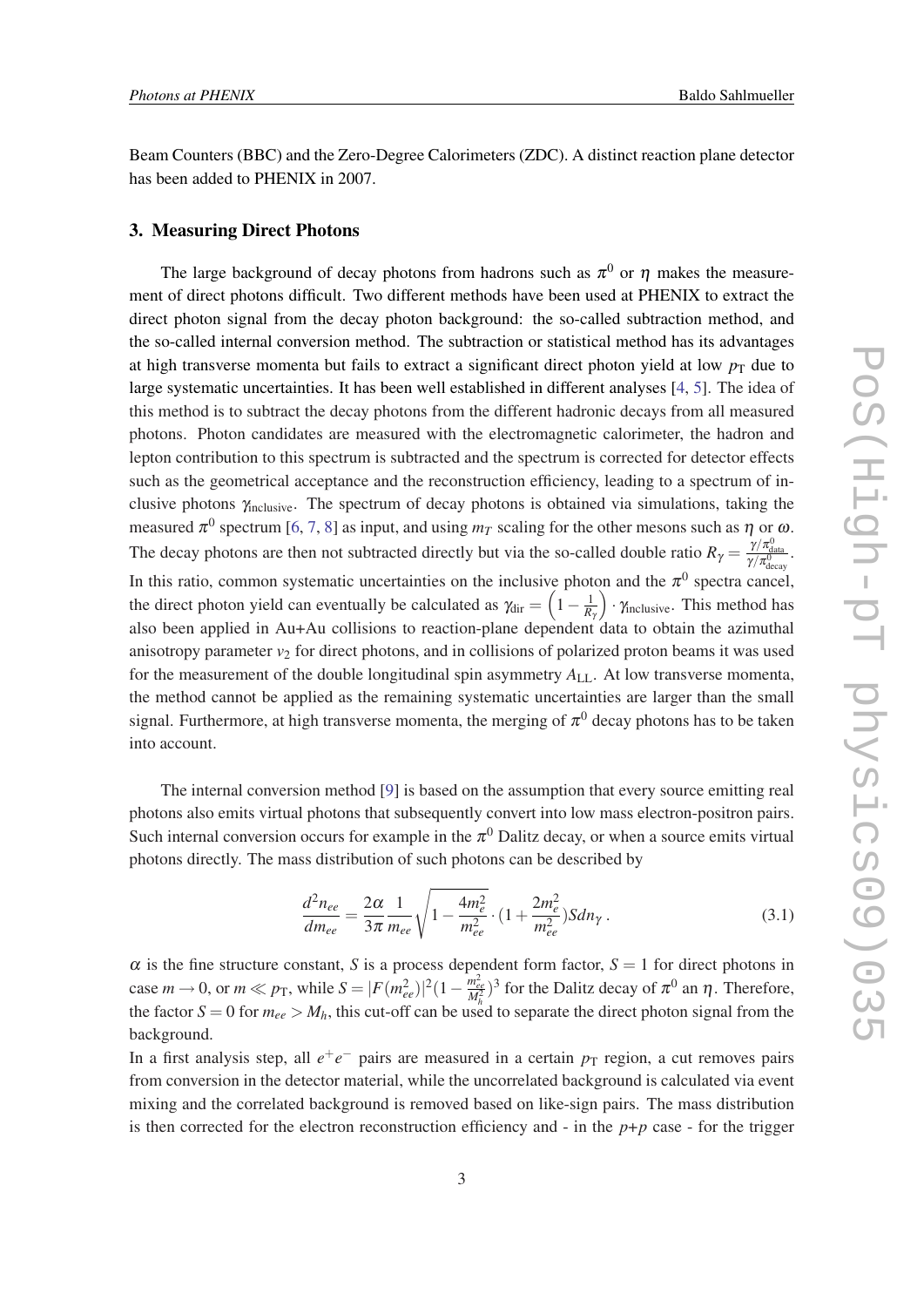

Figure 1: Mass distribution of  $e^+e^-$  pairs for Au+Au minimum bias events for  $1 < p<sub>T</sub> < 1.5$  GeV/*c*. The range of the two-component fit (as explained in the text) is  $80 < m_{ee} < 300 \text{ MeV}/c^2$ . The black dashed curve shows  $f(m_{ee})$  outside the fit range. The mentioned excess over the hadron cocktail can also be seen, comparing the blue  $f_c(m_{ee})$  with the data points.

efficiency. The resulting mass distribution is compared to the expectation from a simulated cocktail of hadron decays. An excess over this expectation can be seen in Au+Au collisions as well as though smaller - in  $p+p$  collisions. A possible source for such an excess are internal conversions of direct photons. In a next step, the mass distribution is fit with a two component function  $f(m_{ee}) =$  $(1 - r)f_c(m_{ee}) + rf_{dir}(m_{ee}),$  with  $f_c(m_{ee})$  being the shape of the cocktail mass distribution and  $f_{dir}(m_{ee})$  as the expected shape of the direct photon internal conversion. Both single functions are normalized to the data in the low mass region  $m_{ee} < 30 \text{ MeV}/c^2$  where their shape is nearly identical. An example of the mass distribution together with fits for the different contributions is depicted in Fig. 1. The fit is done for each  $p<sub>T</sub>$  bin within several mass ranges  $m<sub>low</sub> < m<sub>ee</sub>$ 300 MeV/*c* 2 , *r* is the only fit parameter and is the ratio of direct photons and inclusive photons.

#### 4. Results

The spectra measured in  $p+p$  and Au+Au collisions have been extended to  $p_T = 22 \text{ GeV}/c$ and  $p_T = 18$  GeV/*c*, respectively. These spectra can be used to calculate the so-called nuclear modification factor  $R_{AA}$ , a measure to quantify possible nuclear effects. The nuclear modification factor of direct photons in Au+Au collisions at  $\sqrt{s_{NN}} = 200$  $\sqrt{s_{NN}} = 200$  $\sqrt{s_{NN}} = 200$  GeV is shown in Fig. 2 together with the  $R_{AA}$  of  $\pi^0$  and  $\eta$ . In contrast to the mesons, direct photons are not suppressed at  $p_T \lesssim$ 15 GeV/*c*, but show an apparent suppression at highest transverse momenta. This suppression of direct photons is not yet fully understood. One possible explanation could be the isospin effect, a difference in the different cross sections  $\sigma_{pp}^{in}$  and  $\sigma_{pn}^{in}$ , leading to different cross sections for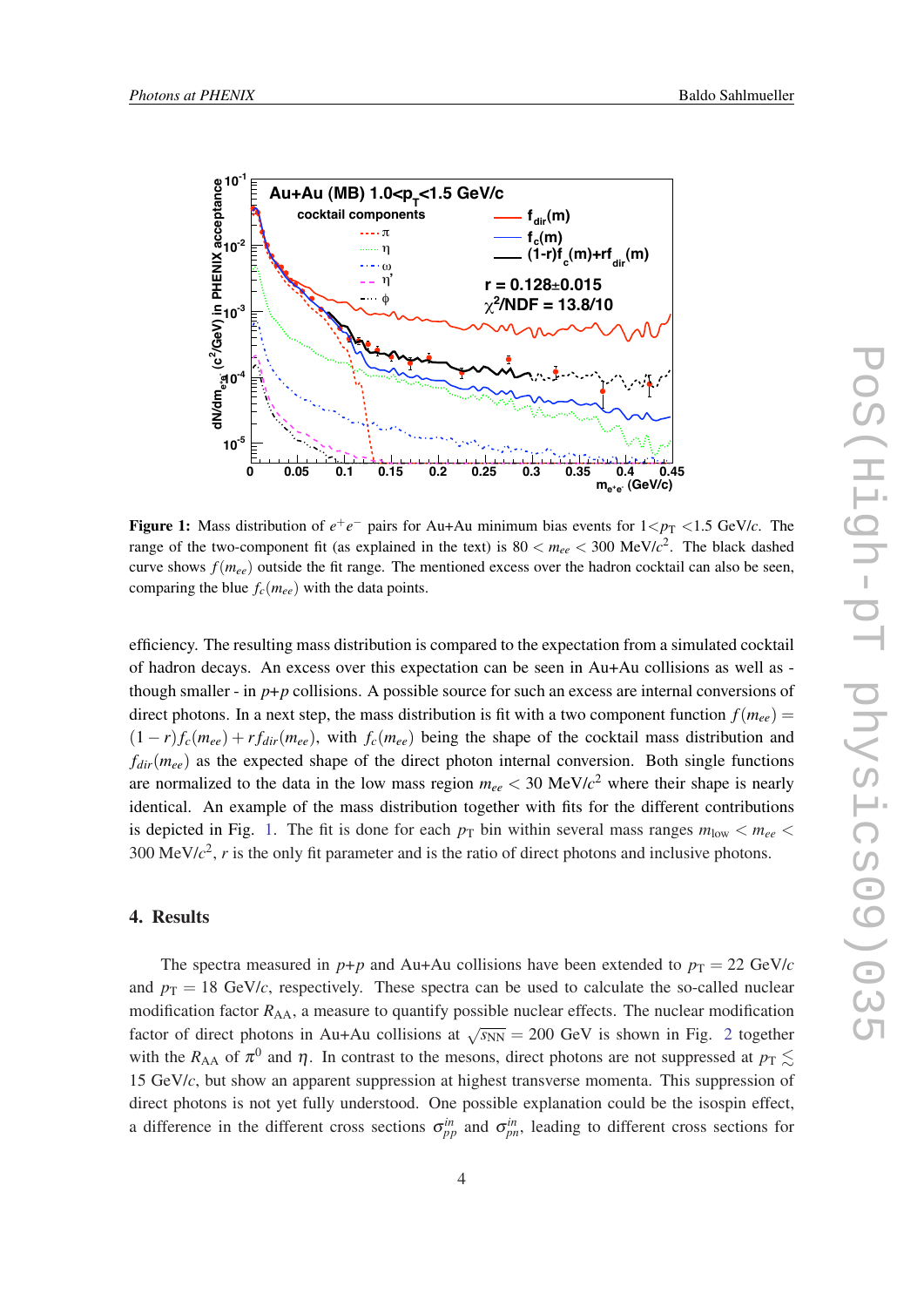<span id="page-4-0"></span>

Figure 2: The nuclear modification factor  $R_{AA}$  for direct photons,  $\pi^0$ , and  $\eta$  in Au+Au collisions at  $\sqrt{s_{NN}}$  = 200 GeV. The error bars depict  $p_T$  uncorrelated errors while the error boxes show  $p_T$  correlated systematic errors.

colliding protons or neutrons. To further study this isospin effect, one can look into other collision systems such as Cu+Cu.



**Figure 3:** The nuclear modification factor  $R_{AA}$ for direct photons and  $\pi^0$  in Cu+Cu collisions at  $\sqrt{s_{NN}}$  = 200 GeV. The error bars depict  $p_{\text{T}}$  uncorrelated errors while the error boxes show  $p_T$ correlated systematic errors.



Figure 4: The direct photon  $R_{AA}$  as a function of *p*<sub>T</sub> in Au+Au collisions at  $\sqrt{s_{NN}}$  = 62.4 GeV. The error bars depict  $p<sub>T</sub>$  uncorrelated errors while the error boxes show  $p<sub>T</sub>$  correlated systematic errors.

PHENIX has measured the direct photon  $R_{AA}$  in such collisions at  $\sqrt{s_{NN}} = 200$  GeV for  $p_T \le 17$  GeV/*c*, the result is shown in Fig. 3 together with the  $\pi^0$   $R_{AA}$ . No suppression has been observed for direct photons in such collisions, but the  $p_T$  range is less than in Au+Au and the uncertainties are larger at highest  $p<sub>T</sub>$ . As the isospin effect scales with  $x<sub>T</sub> = 2p<sub>T</sub>/\sqrt{s}$ , looking at lower collision energies would make studies on this effect available at lower transverse momenta where the merging of  $\pi^0$  decay photons on the calorimeter does not yet play a role. Therefore, direct photons in Au+Au collisions at  $\sqrt{s_{NN}}$  = 62.4 GeV have been measured as well, the nuclear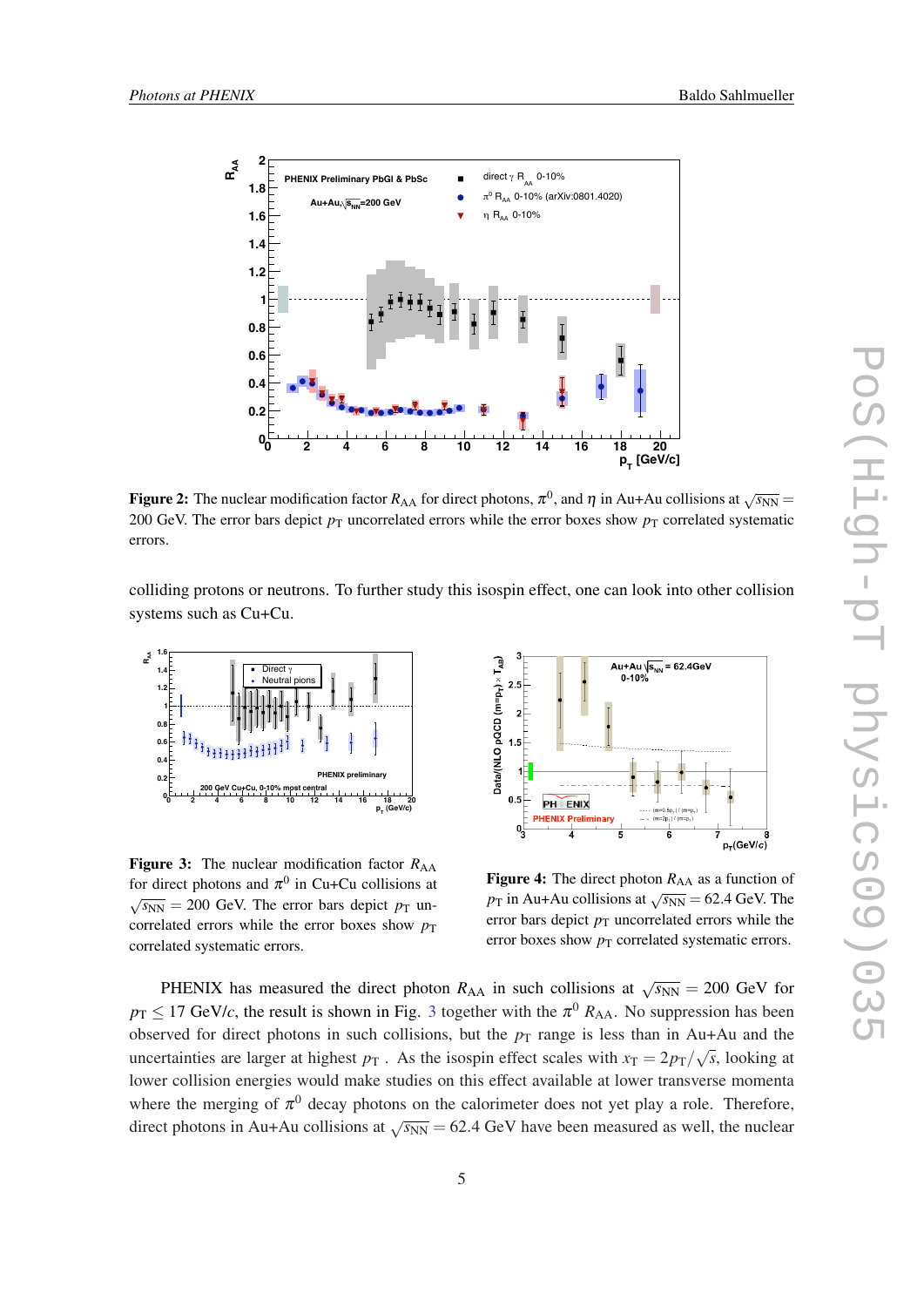modification factor is shown in Fig. [4](#page-4-0). Unfortunately, the uncertainties of the measurement are too large to draw any conclusions.



**Figure 5:** The direct photon invariant cross section  $(p+p)$  and invariant yield (Au+Au) as a function of  $p_T$ . The filled points are from [\[9](#page-7-0)], the open points from [\[4](#page-7-0)], [[5\]](#page-7-0). The three curves on the *p*+*p* data are from NLO pQCD calculations [[10\]](#page-7-0), the dashed lines are a modified power-law fit to  $p+p$ , scaled by  $T_{AA}$ . The black curves on the Au+Au data are the  $T_{AA}$  scaled  $p+p$  fit plus an exponential.

At low transverse momenta ( $p_T < 4.5$  GeV/*c*), PHENIX has measured the ratio  $r = \gamma_{\text{direct}}/\gamma_{\text{inclusive}}$ in *p*+*p* and Au+Au collisions at  $\sqrt{s_{NN}}$  = 200 GeV via internal conversion. This ratio is consistent with pQCD predictions  $[10]$  $[10]$  in  $p+p$  collisions while the experimental result exceeds a binaryscaled pQCD prediction in Au+Au collisions significantly. The direct photon invariant yield can then be calculated as  $dN^{\text{direct}}(p_T) = r \times dN^{\text{inclusive}}(p_T)$ . Fig. 5 shows the direct photon invariant cross section and the invariant yield for *p*+*p* and Au+Au collisions, respectively. For Au+Au collisions, different centrality selections are shown. The results obtained with the statistical method are added to the plot as well, showing a good agreement with the internal conversion data in the overlap region. The pQCD calculation is consistent with the  $p+p$  data within uncertainties for  $p_T > 2$  GeV/*c*. The same data can also be well described by a modified power law function  $(A_{pp}(1+2p_T^2/b)^{-n})$  which is represented by the dashed line in the figure. The *p*+*p* curve, scaled by  $T_{AA}$ , the nuclear overlap function, is significantly below the Au+Au data for  $p_T < 2.5$  GeV/*c*. The Au+Au data have thus been fit with another function, an exponential plus the  $T_{AA}$  scaled  $p+p$ fit function  $(Ae^{-p_T/T} + T_{AA} \times (A_{pp}(1 + 2p_T^2/b)^{-n})$ . The only free parameters in the fit are *A* and *T*, the inverse slope of the exponential. For the 20% most central events, *T* has been found to be  $T = 221 \pm 23 \pm 18$  MeV. If the direct photon excess is of thermal origin, *T* is related to the initial temperature  $T_{\text{init}}$  of the medium, in hydrodynamical models [\[11](#page-7-0)],  $T_{\text{init}}$  is 1.5 to 3 times *T*. The various models differ in  $T_{\text{init}}$  and thermalization time  $\tau_0$ , these two parameters appear to be related,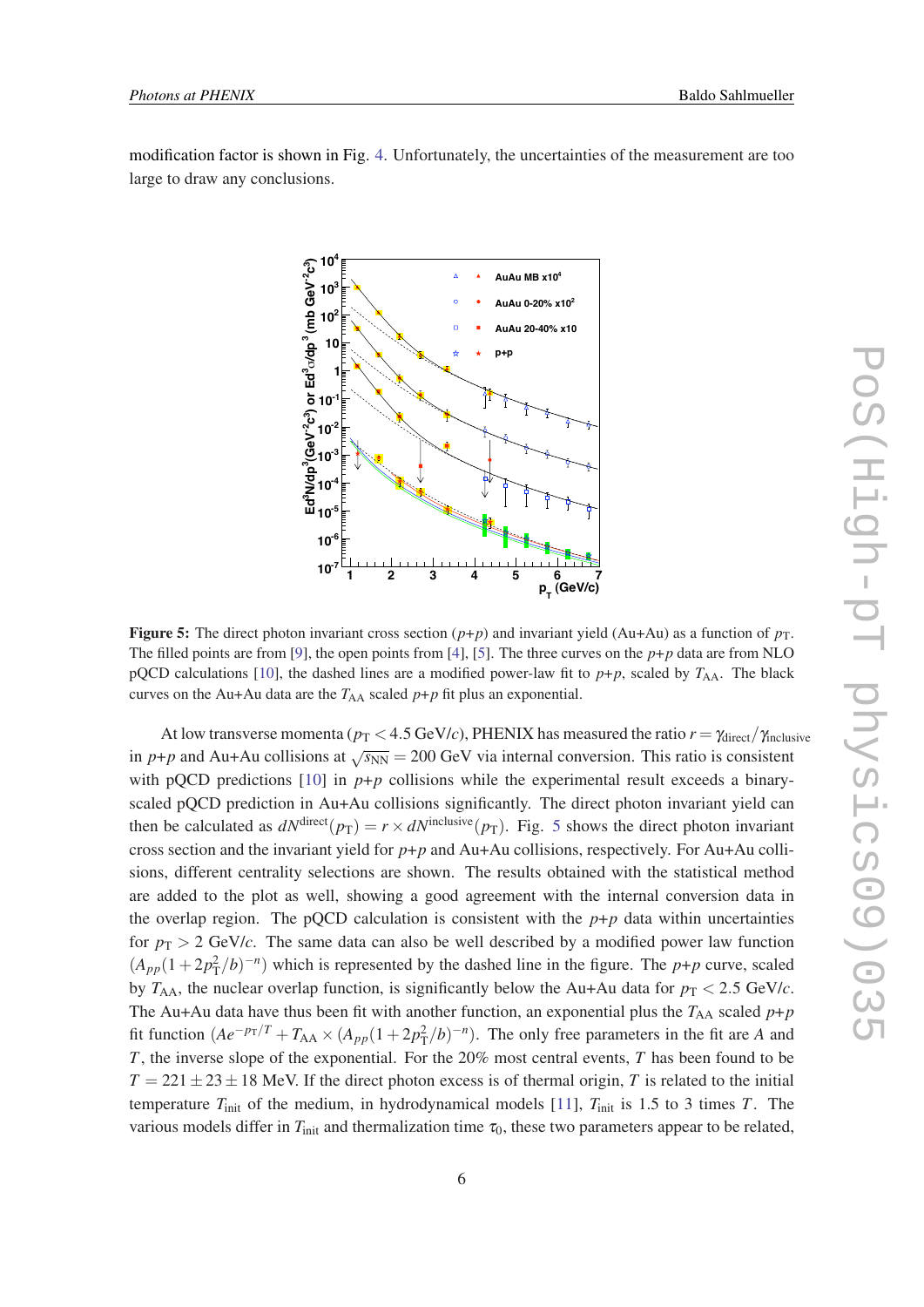such that  $T_{\text{init}} \cdot \tau_0 \approx \text{const.}$ 



Figure 6: The direct photon azimuthal anisotropy parameter  $v_2$  as a function of  $p_T$  for different centrality selections. The error bars depict  $p<sub>T</sub>$  uncorrelated errors while the error boxes show  $p<sub>T</sub>$  correlated systematic errors.

The direct photon  $v_2$  has been measured with the same  $Au+Au$  data set as the aforementioned direct photon  $R_{AA}$  in Fig. [2.](#page-4-0) The result is shown in Fig. 6 for different centrality selections. Within the uncertainties of the measurement, the data are consistent with a zero  $v_2$  though the data points might slightly favor a positive  $v_2$ . But so far, the uncertainties are too large to favor or disregard theoretical models.



**Figure 7:** The direct photon longitudinal spin asymmetry  $A_{LL}$  in  $p+p$  collisions at  $\sqrt{s_{NN}} = 200$  GeV. The data from two different RHIC runs are shown together with theoretical expectations for different gluon polarizations ∆G [\[12](#page-7-0)].

In  $p+p$  collisions, the double longitudinal spin asymmetry  $A_{LL}$  has been measured in data sets from two different PHENIX runs. The results are shown in Fig. 7 together with theoretical calcula